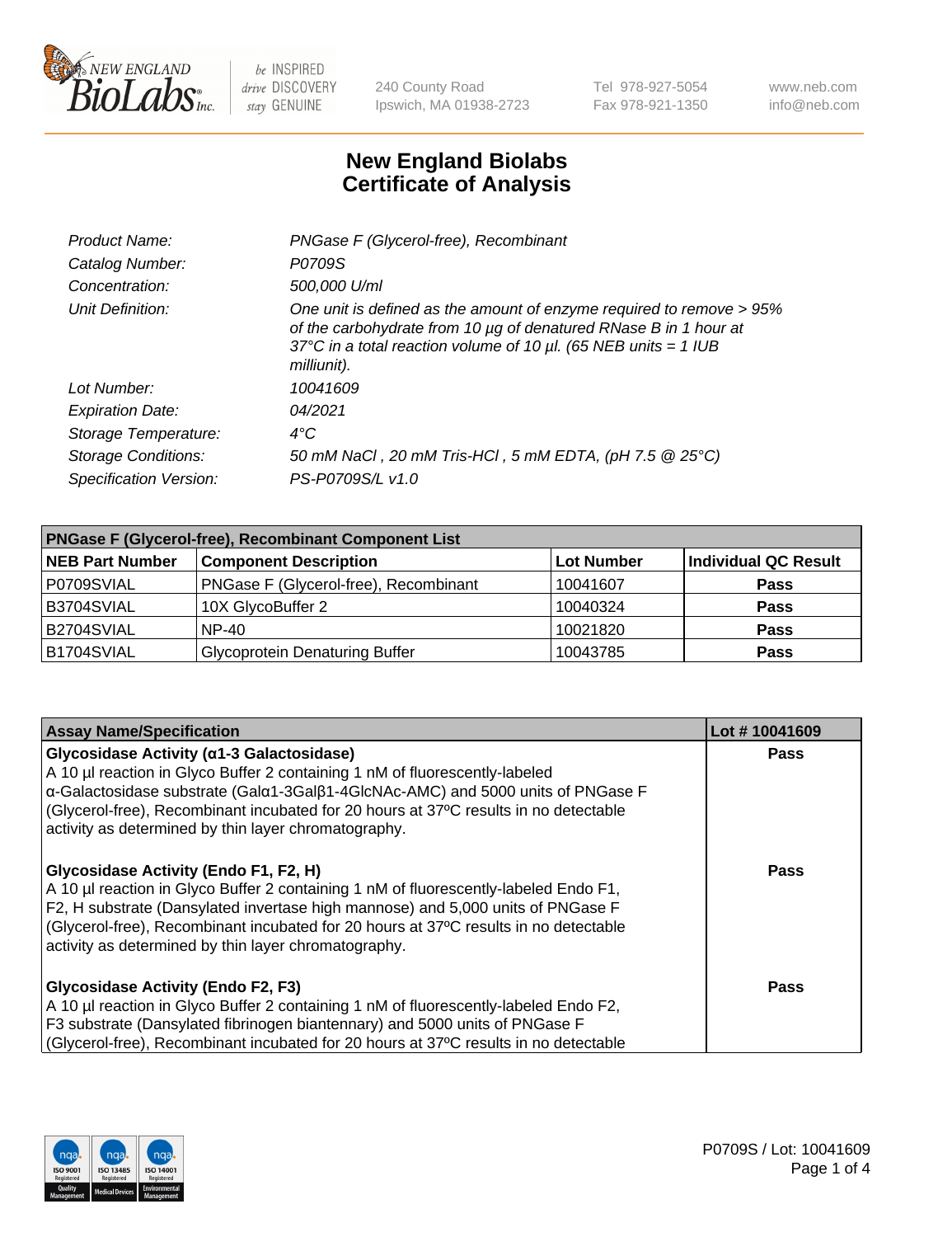

240 County Road Ipswich, MA 01938-2723 Tel 978-927-5054 Fax 978-921-1350

www.neb.com info@neb.com

| <b>Assay Name/Specification</b>                                                                                                                                                                                                                                                                                                                                                           | Lot #10041609 |
|-------------------------------------------------------------------------------------------------------------------------------------------------------------------------------------------------------------------------------------------------------------------------------------------------------------------------------------------------------------------------------------------|---------------|
| activity as determined by thin layer chromatography.                                                                                                                                                                                                                                                                                                                                      |               |
| Glycosidase Activity (a-Glucosidase)<br>A 10 µl reaction in Glyco Buffer 2 containing 1 nM of fluorescently-labeled<br>α-Glucosidase substrate (Glcα1-6Glcα1-4Glc-AMC) and 5000 units of PNGase F<br>(Glycerol-free), Recombinant incubated for 20 hours at 37°C results in no detectable<br>activity as determined by thin layer chromatography.                                         | <b>Pass</b>   |
| Glycosidase Activity (a-N-Acetylgalactosaminidase)<br>A 10 µl reaction in Glyco Buffer 2 containing 1 nM of fluorescently-labeled<br>α-N-Acetylgalactosaminidase substrate (GalNAcα1-3(Fucα1-2)Galβ1-4Glc-AMC) and 5000<br>units of PNGase F (Glycerol-free), Recombinant incubated for 20 hours at 37°C<br>results in no detectable activity as determined by thin layer chromatography. | <b>Pass</b>   |
| Glycosidase Activity (a-Neuraminidase)<br>A 10 µl reaction in Glyco Buffer 2 containing 1 nM of fluorescently-labeled<br>α-Neuraminidase substrate (Neu5Acα2-3Galβ1-3GlcNAcβ1-3Galβ1-4Glc-AMC) and 5000 units<br>of PNGase F (Glycerol-free), Recombinant incubated for 20 hours at 37°C results in<br>no detectable activity as determined by thin layer chromatography.                 | <b>Pass</b>   |
| Glycosidase Activity (α1-2 Fucosidase)<br>A 10 µl reaction in Glyco Buffer 2 containing 1 nM of fluorescently-labeled<br>α-Fucosidase substrate (Fucα1-2Galβ1-4Glc-AMC) and 5000 units of PNGase F<br>(Glycerol-free), Recombinant incubated for 20 hours at 37°C results in no detectable<br>activity as determined by thin layer chromatography.                                        | <b>Pass</b>   |
| Glycosidase Activity (α1-3 Fucosidase)<br>A 10 µl reaction in Glyco Buffer 2 containing 1 nM of fluorescently-labeled<br>α-Fucosidase substrate (Fucα1-3Galβ1-4GlcNAcβ1-3Galβ1-4Glc-AMC) and 5,000 of PNGase<br>F (Glycerol-free), Recombinant incubated for 20 hours at 37°C results in no<br>detectable activity as determined by thin layer chromatography.                            | <b>Pass</b>   |
| Glycosidase Activity (α1-3 Mannosidase)<br>A 10 µl reaction in Glyco Buffer 2 containing 1 nM of fluorescently-labeled<br>α-Mannosidase substrate (Manα1-3Manβ1-4GlcNAc-AMC) and 5000 units of PNGase F<br>(Glycerol-free), Recombinant incubated for 20 hours at 37°C results in no detectable<br>activity as determined by thin layer chromatography.                                   | <b>Pass</b>   |
| Glycosidase Activity (a1-6 Galactosidase)<br>A 10 µl reaction in Glyco Buffer 2 containing 1 nM of fluorescently-labeled<br>α-Galactosidase substrate (Galα1-6Galα1-6Glcα1-2Fru-AMC) and 5000 units of PNGase F<br>(Glycerol-free), Recombinant incubated for 20 hours at 37°C results in no detectable<br>activity as determined by thin layer chromatography.                           | <b>Pass</b>   |

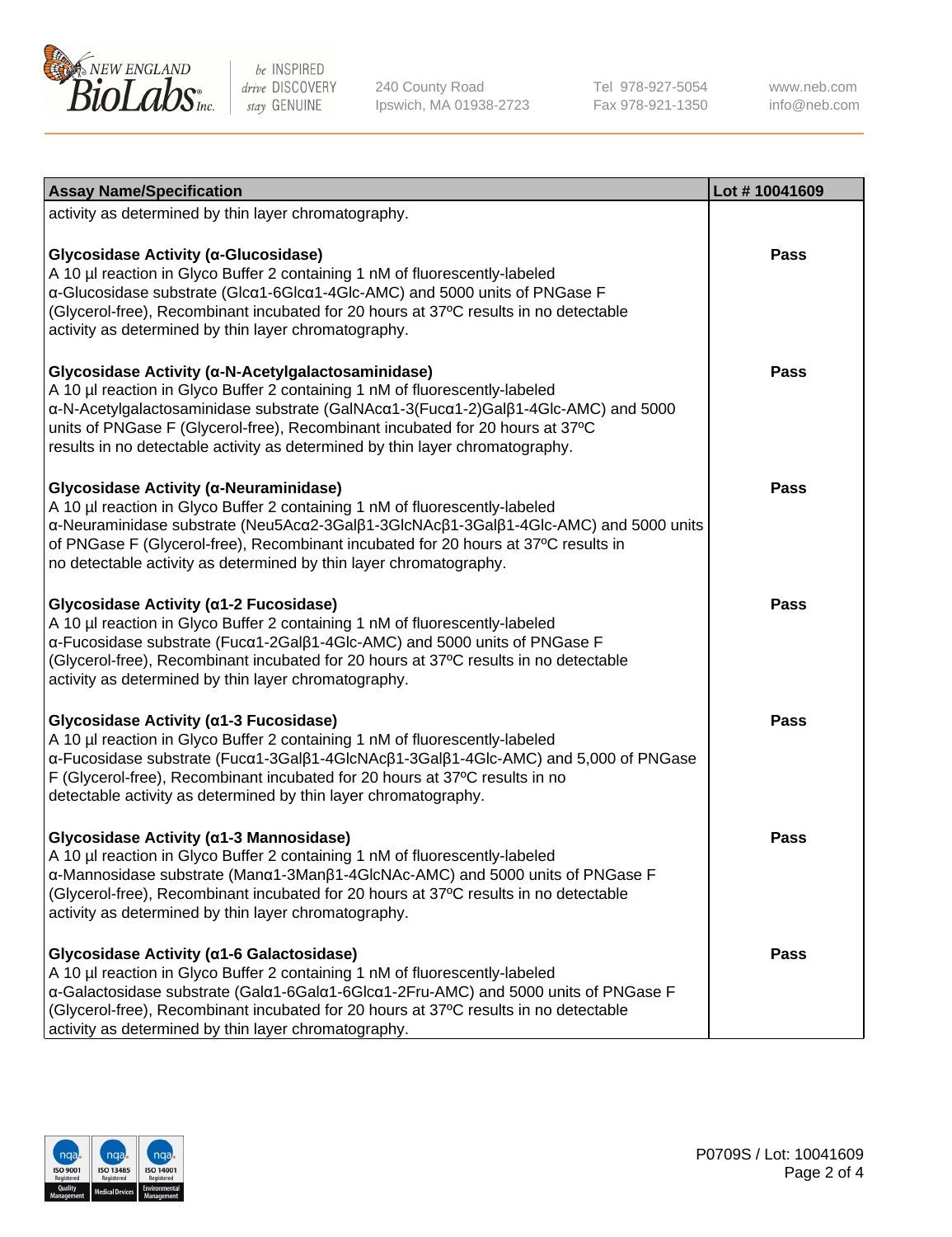

240 County Road Ipswich, MA 01938-2723 Tel 978-927-5054 Fax 978-921-1350

www.neb.com info@neb.com

| <b>Assay Name/Specification</b>                                                                                                                                                                                                                                                                                                                                                                    | Lot #10041609 |
|----------------------------------------------------------------------------------------------------------------------------------------------------------------------------------------------------------------------------------------------------------------------------------------------------------------------------------------------------------------------------------------------------|---------------|
| Glycosidase Activity (α1-6 Mannosidase)<br>A 10 µl reaction in Glyco Buffer 2 containing 1 nM of fluorescently-labeled<br>α-Mannosidase substrate (Μanα1-6Μanα1-6(Μanα1-3)Man-AMC) and 5000 units of PNGase F<br>(Glycerol-free), Recombinant incubated for 20 hours at 37°C results in no detectable<br>activity as determined by thin layer chromatography.                                      | Pass          |
| Glycosidase Activity (β-Mannosidase)<br>A 10 µl reaction in Glyco Buffer 2 containing 1 nM of fluorescently-labeled<br>$\beta$ -Mannosidase substrate (Man $\beta$ 1-4Man $\beta$ 1-4Man-AMC) and 5000 units of PNGase F<br>(Glycerol-free), Recombinant incubated for 20 hours at 37°C results in no detectable<br>activity as determined by thin layer chromatography.                           | <b>Pass</b>   |
| Glycosidase Activity (β-N-Acetylgalactosaminidase)<br>A 10 µl reaction in Glyco Buffer 2 containing 1 nM of fluorescently-labeled<br>β-N-Acetylgalactosaminidase substrate (GalNAcβ1-4Galβ1-4Glc-AMC) and 5000 units of<br>PNGase F (Glycerol-free), Recombinant incubated for 20 hours at 37°C results in no<br>detectable activity as determined by thin layer chromatography.                   | <b>Pass</b>   |
| Glycosidase Activity (β-N-Acetylglucosaminidase)<br>A 10 µl reaction in Glyco Buffer 2 containing 1 nM of fluorescently-labeled<br>β-N-Acetylglucosaminidase substrate (GlcNAcβ1-4GlcNAcβ1-4GlcNAc-AMC) and 5000 units<br>of PNGase F (Glycerol-free), Recombinant incubated for 20 hours at 37°C results in<br>no detectable activity as determined by thin layer chromatography.                 | <b>Pass</b>   |
| Glycosidase Activity (β-Xylosidase)<br>A 10 µl reaction in Glyco Buffer 2 containing 1 nM of fluorescently-labeled<br>β-Xylosidase substrate (Xylβ1-4Xylβ1-4Xylβ1-4Xyl-AMC) and 5000 units of PNGase F<br>(Glycerol-free), Recombinant incubated for 20 hours at 37°C results in no detectable<br>activity as determined by thin layer chromatography.                                             | <b>Pass</b>   |
| Glycosidase Activity (β1-3 Galactosidase)<br>A 10 µl reaction in Glyco Buffer 2 containing 1 nM of fluorescently-labeled<br>$\beta$ -Galactosidase substrate (Gal $\beta$ 1-3GlcNAc $\beta$ 1-4Gal $\beta$ 1-4Glc-AMC) and 5000 units of PNGase<br>F (Glycerol-free), Recombinant incubated for 20 hours at 37°C results in no<br>detectable activity as determined by thin layer chromatography.  | <b>Pass</b>   |
| Glycosidase Activity (ß1-4 Galactosidase)<br>A 10 µl reaction in Glyco Buffer 2 containing 1 nM of fluorescently-labeled<br>$\beta$ -Galactosidase substrate (Gal $\beta$ 1-4GlcNAc $\beta$ 1-3Gal $\beta$ 1-4Glc -AMC) and 5000 units of<br>PNGase F (Glycerol-free), Recombinant incubated for 20 hours at 37°C results in no<br>detectable activity as determined by thin layer chromatography. | Pass          |